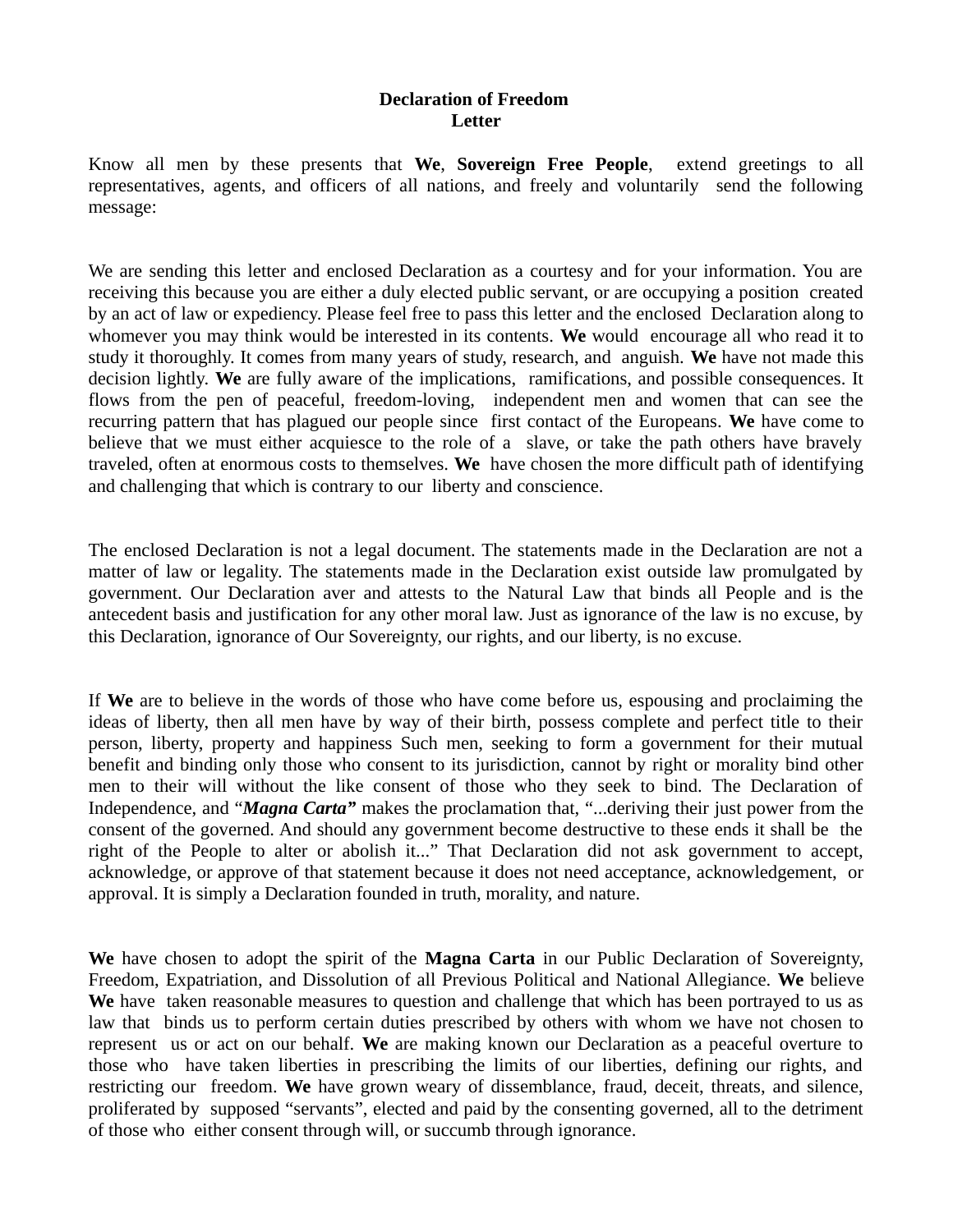Please take note; **We** are not asking for permission; **We** are not seeking approval; **We** are not petitioning for acknowledgement, of Our Declaration. It will stand as our public proclamation in clarifying or correcting who **We** are, in relation to what government has presumed or deemed us as, **We** are Sovereign Free People of the Americas; it is our peaceful overture to all of Mankind as a reasonable, rational, and conscionable people; and it is our firm and true belief that absent our tacit or explicit consent, **We** have the right and power to conscript ourselves to, or remove ourself from, any power that acts in any manner whatsoever, in which case **We** consider the present national, federal, state, Provencial , and local governments to be inconsistent with our conscience, reason, or morality. Our Declaration is absolute, non-negotiable, and the supreme Law to which **We** morally bind ourselves.

Even though we subscribe to the teachings of Quan Yin and Gandhi, **We** will resist peacefully, at first, by merely refusing to act in a manner prescribed by arbitrary power, but if confronted with an attempt at coercion or compulsion, through force against our persons, **We** will resort to whatever means of self-preservation we may see fit to summon. As Thomas Jefferson said, "Resistance to Tyrants is obedience to God." It is peaceful to refuse to act, but it is righteous to protect that which divinity has provided.

Unless a claim can be made that binds or subjects us to any presumed authority; arising from a document, contract, agreement, or oath, and which was made with our fully informed, voluntary consent, then **We** are subject to no governmental authority. If government requires the consent of the governed, then this Declaration contests the presumption of such consent. If **We** are to be subjected to arbitrary power against our will, then let the world know that such country does not represent freedom, and all living thereupon the land are not free. In either case, **We** will assert our independence and exercise our freedom in any manner consistent with our conscience and in opposition to any unnatural construct that would impose restrictions upon our moral exercise of liberty. If a claim is to be made, then publicly do so or let stand as truth, our Declaration.

**We** have made it known to the world and all mankind, our peaceful intentions, our thoughts, and our Declaration.

Yours in Peace and Liberty, or the uncertain consequences;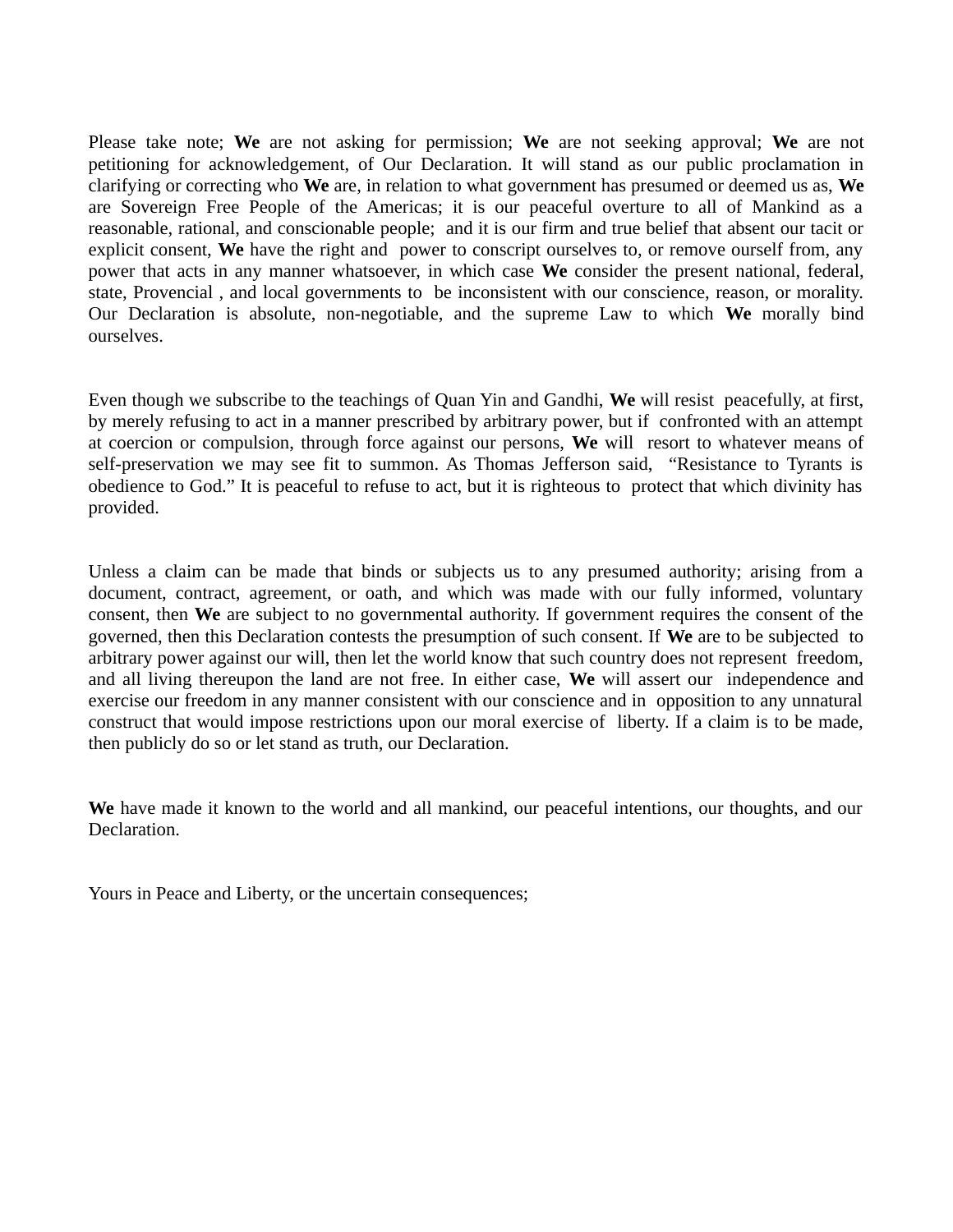## **Public Declaration of Sovereignty and Freedom, Expatriation, and Dissolution of all Previous National and Political Allegiance**

In the course of a lifetime, when one discovers and submits to a truth that evinces at the confluence of all which is physical, spiritual, and reasonable in a natural world; and there find that which had previously been accepted as truth to be a yoke of ignorance and fear; and those who fitted the yoke, secured its place, and assigned its encumbrances, to be interlopers between would-be-beasts and sovereign beings. Thus, but one recourse presents itself in remedying the ignorance born from having accepted institutionalized sanctimony that perfunctorily acknowledges a Creator, yet compels servitude and obedience to earthly authority, with but one choice, that is, to claim a rightful place in this world which the Supreme Creator within has provided for all, as equals amongst all, rulers above none, sovereigns amongst sovereigns, and bound only by the moral duty to live the term of a life as peaceably and prosperously as possible at whatever trades deemed just and at no expense to any other.

**We** have met with such a truth, as **We** have come to know it, understand it, embrace it, and now choose to be ruled by it for the rest of our days. By the Creation Story, Law by clan Mothers and Natural Law.

**We**, commonly known and hereafter referred to as, **Sovereign Free People**, given the birth name and not in Capitus Dominutia by our natural parents, hereby make known to all members of Mankind, lovers of Liberty, children of Peace and the world; as well as tyrants, oppressors, usurpers, rulers, and presumed authority, the following Public Declaration.

Be it known that **We**, **Sovereign Free People**, are in full control of our physical and mental faculties.

Be it known that **We**, **Sovereign Free People**, make the following Declaration voluntarily, freely, and absent any outside influence, coercion, or duress.

Be it known that **We**, **Sovereign Free People**, accept full responsibility for our life and the actions taken in the exercise thereof.

Be it known that **We**, **Sovereign Free People**, are healthy, fit, of no physical or mental incapacity whatsoever, and are fully aware, educated, informed, and knowledgeable.

Be it known that **We**, **Sovereign Free People**, stand before our inner Creator; thankful for all of the power and freedom **We** possess as a consequence of our birth; and in doing so avow to submit to NO earthly authority, be it political, societal, or otherwise unnatural, and will with every fiber of our being resist to the death any attempt of conscription, recruitment, accountability, allegiance, obligation, submission, compliance, or subordination by any man, woman, person, or entity.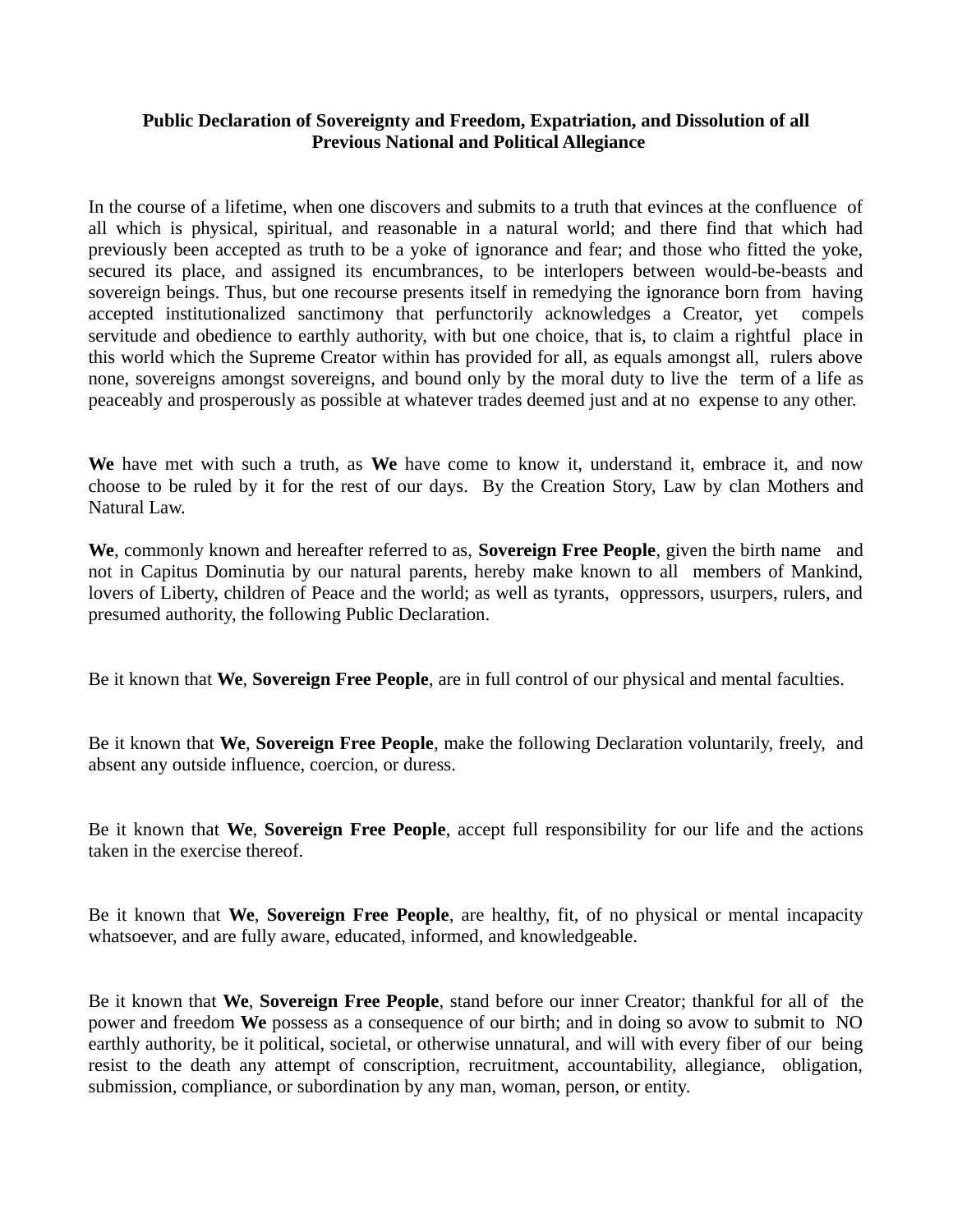Be it known that **We, Sovereign Free People**, desire peace, tolerance, freedom, liberty, and accountability for ourselves and all mankind and that **We** will stand fast against any power, will, or force that may result in our transgressing from those principles.

Be it known that **We**, **Sovereign Free People**, believe and affirm that **We** are ultimately responsible for our actions in this life, subject to the Supreme Arbiter of the Universe, and as such will not allow others to guide or command us to act in ways inconsistent with our Conscience for which **We** will personally be held to account.

Be it known that **We**, **Sovereign Free People**, will submit only to the pains of punishment for transgressing upon the like rights, property, and liberty of free-born, natural beings. All other edicts, laws, regulations, or methods of control are disavowed and inconsequential in the exercise of our life.

Be it known that **We**, **Sovereign Free People**, hereby set forth the following statements in Declaring our Freedom and Sovereignty, claiming our Expatriation, and Dissolving all previous National and Political Allegiance:

**We** are all natural-born, independent, free men and women who, at the time of our birth, entered this world under the care of our natural parents and in full possession of all the rights, faculties, freedoms, and power **We** would ever possess for the term of our natural life.

We aver only to a natural world, and disavow constructs, artifices, and entities created by the mind and hand of man when such may deem to bind or subject us to any power exercised thereunder.

**We** understand, believe, and have come to know that there is NO power on this earth superior to the personal power endowed to us by our inner Creator. There may be superior force designed to compel our obedience and compliance, but such force, when exercised by unjust power, is nothing more than naked aggression, tyranny, and evil.

**We** reserve our natural right to exercise any and all means of self-defense with any and all modalities or devices at our disposal against any and all aggressors that may result in harm or death to ourselves or others who may assail any of us, or all of us.

**We** reserve our right to possess anything **We** may call "property", that **We** have acquired by our own just, peaceful efforts, and which may consist of any plant, animal, mineral, composition, machine, device, drug, weapon, or product; **We** may possess such for our own purposes, defined by our own intentions, and that which does not pose an immediate threat or harm to the life or property of another. Any attempt to deprive us of our "property" will be met with defense thereof to whatever extent necessary to preserve such.

**We** unequivocally declare that **We** are the Supreme earthly authority over our physical person; spiritually bound to our inner Creator, and subject only to the just adjudication by our own Creator for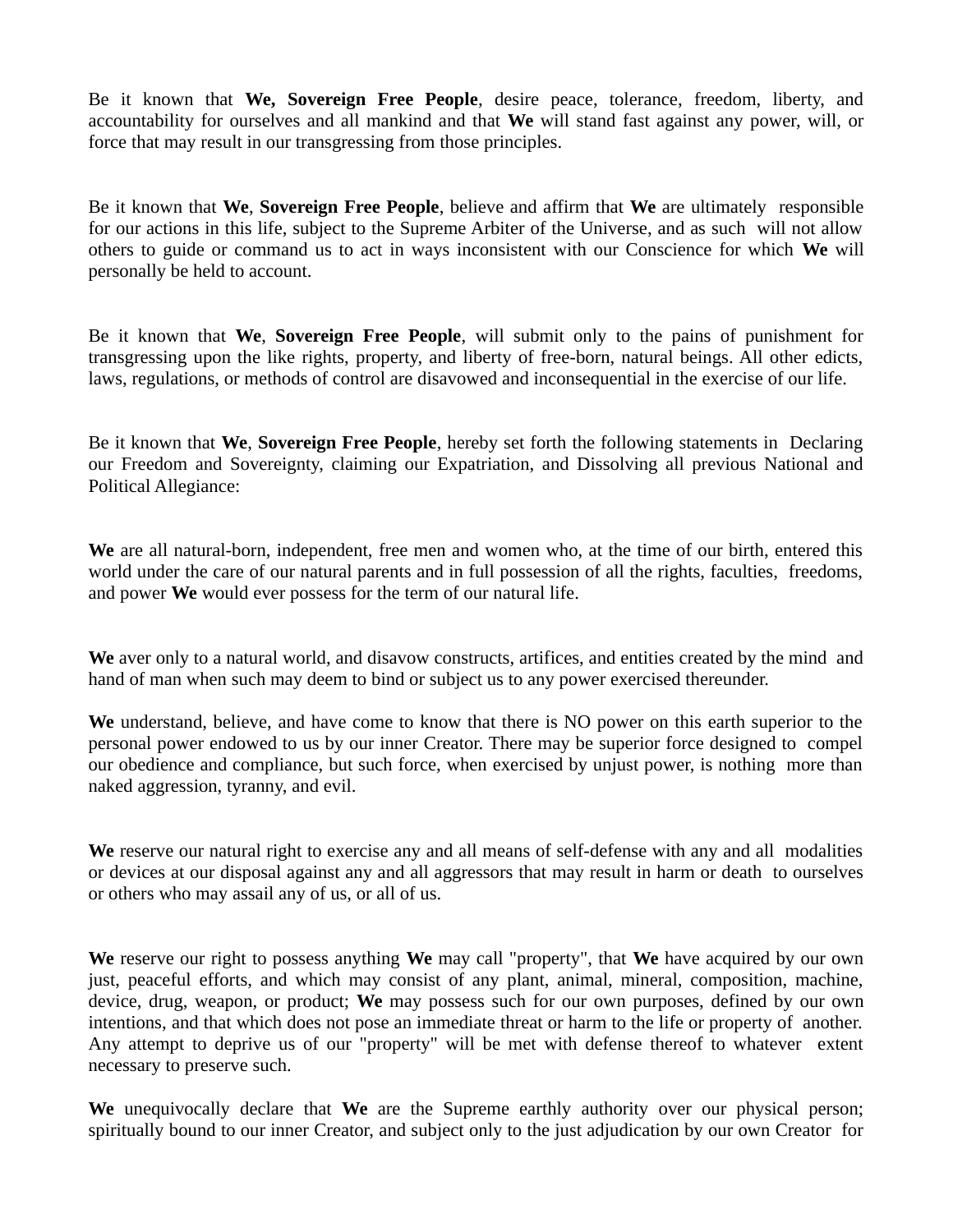all of our earthly transgressions. **We** are a Sovereign power unto ourselves, posing no threat whatsoever to the just exercise of the like Sovereignty of other autonomous, self- determinate People.

**We** admit to having submitted to the demands and will of others who exercised influence and authority over us, at times to our detriment, without our full informed consent; but rather out of intimidation, fear, and ignorance.

**We** do not acknowledge any authority, power, or jurisdiction as a consequence of our physical presence, wherever such may be claimed; nor submit to any of the aforementioned as a consequence of our actions in enjoying or exercising any of our natural rights in a peaceable manner.

**We** do not seek the consent, acknowledgement, approval, permission, or recognition of anybody or anything in our display of honor or obedience to our inner Creator; the manner in which **We** worship; or the actions we may take in the exercise of any and all gifts, blessings, freedom, or rights.

.

**We** believe **We** are bestowed by an inner guidance of our Supreme Oneness. **We** believe it is our right and duty to defend, with force if necessary, any intrusion or interference with our relationship with our inner Creator.

**We** have not adopted or accepted any definition of rights, liberty, freedoms, or identity promulgated by any earthly power. **We** have not attempted to enumerate any of our rights, as endowed by said inner Creator, for such a list would be too exhaustive to undertake and possibly construed by others to be a definitive list of our rights, which are indescribable, boundless, and beyond the comprehension of artificial constructs.

It is our belief and understanding that the man-made artifice known as "government", once served a purpose in effecting a consenting People's desire for the mutual protection of life, liberty, and property. It is our belief that government is an anachronistic relic of a time where circumstances induced people to trade Natural Rights for privileges and benefits derived from the Civil Power. It is our belief that a pattern exists where government no longer operates under the intended desire of consenting People for the mutual protection of life, liberty, and property, but has deviated to a course of abuse, violence, theft, deceit, fraud, and coercion; operating to the detriment of those who choose to not consent, and to the benefit of those who seek out government as a proxy for effecting the pursuit and furtherance of various self-interest.

**We** believe the ONLY legitimate function of government, of any kind, to be for the mutual benefit of those explicitly forming such government and submitting to its jurisdiction for the sole purpose of protecting life, liberty, and property. Any other action undertaken in the name of ANY government that is inconsistent with the aforesaid concepts is unjust, unlawful, repugnant, and non-binding upon any Sovereign and Free man or woman.

**We** believe that government is NOT sovereign; that sovereignty begins with the Inner Creator; is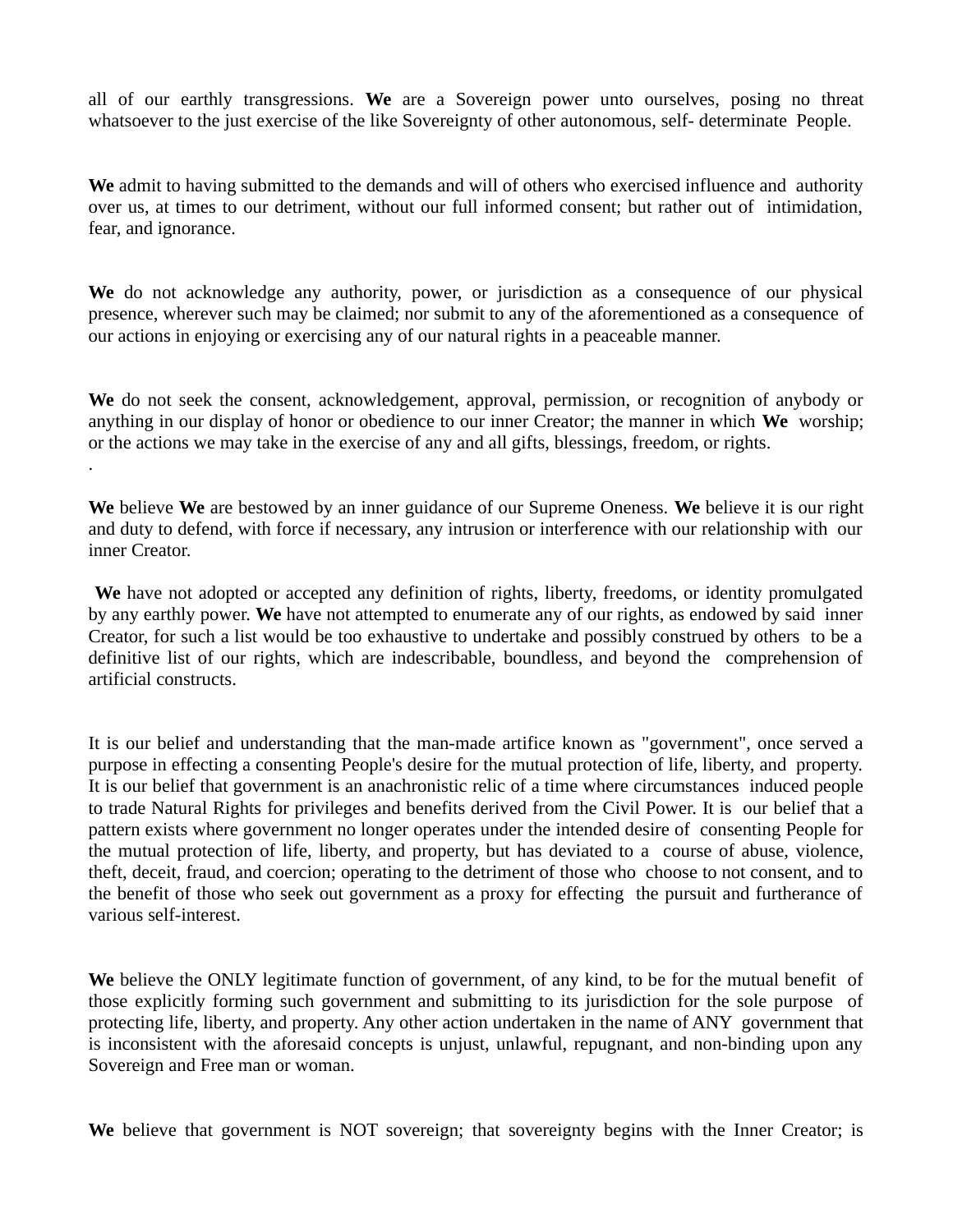bestowed to those it creates; and cannot be surrendered, waived, transferred, or assigned to any unnatural entity that may then possess sovereignty superior or equal to that which created it. Therefore, it is NOT possible for government to claim the status of a sovereign as compared to that of the People who choose to create such government.

**We** recognize and understand that government has organized and mobilized a force comprised of individuals who are armed, trained, and presumably empowered with "authority" to enforce laws, edicts, proclamations, rules, ordinances, and regulations in the name of "public safety", "national security", "common good", "police power", and other contrivances used to placate people into accepting an armed, standing presence designed to compel obedience and compliance. **We** recognize and understand that those individuals comprising this force are morally bound, obligated, and reasonable in adhering to the laws of nature and respecting the sovereignty of others. They are assumed to be reasonable and responsible for their individual actions. **We** therefore assume that any action taken upon them, against our life, liberty, or property, is purposeful, intentional, and deliberate. **We** will deem any action taken by them, against our life, liberty, or property, to be an act of aggression. **We** will defend with force to whatever degree and with any means at our disposal, and to whatever consequence possible, our life, liberty, and property against any and all actors exercising such force.

**We** do not believe that **We** are a citizen of any country, a statutory resident, a statutory person, a taxpayer, or any other creature, fiction, subject, or definition found in statutes, codes, ordinances, or anywhere else that does not recognize a natural, free-born person. This statement shall serve as our Declaration of Expatriation from the corporate governments of the world. **We** furthermore seek no benefit, exercise no privilege, pledge no allegiance, lend no support, do not swear to defend, nor otherwise submit ourselves to any authority or jurisdiction of the corporate government of any area of the globe.

**We** are not the holder of, in possession of, claim any property right to, nor accept as ours any Social Security Number, Status Number, Treaty Number, Taxpayer Identification Number, Drivers License Number, or other identifying number used in administering privileges and benefits by government. Any prior reference to such numbers was in error and ascribed to ignorance, and all such numbers, being the property of those agencies issuing such, are hereafter surrendered and rescinded.

Our names are not acknowledged in CAPITUS DOMINUTIA. **We** are not the holder of, in possession of, claim no property right to, nor accept as ours, any government issued or commercial document bearing a name in "CAPITUS DOMINUTIA". **We** do not acknowledge nor accept anything to represent our name if **We** have not affixed our signature as representing our name. **We** cannot be required, nor compelled, to affix our signature to anything against our will, under direction or demand of another, under threat, duress, or coercion. **We** do not claim to have a name, but **We** choose to use a name. Our name is our way of having others refer to our person or our title.

Any government issued, or commercial document, bearing a name in CAPITUS DOMINUTIA, does not reflect our name, since the name in CAPITUS DOMINUTIA was affixed to such documents by the issuing entity and are therefore not ours, but instead the property of the issuing entity. Any documents previously promulgated by government or commercial entities was done so under fraud, deceit, or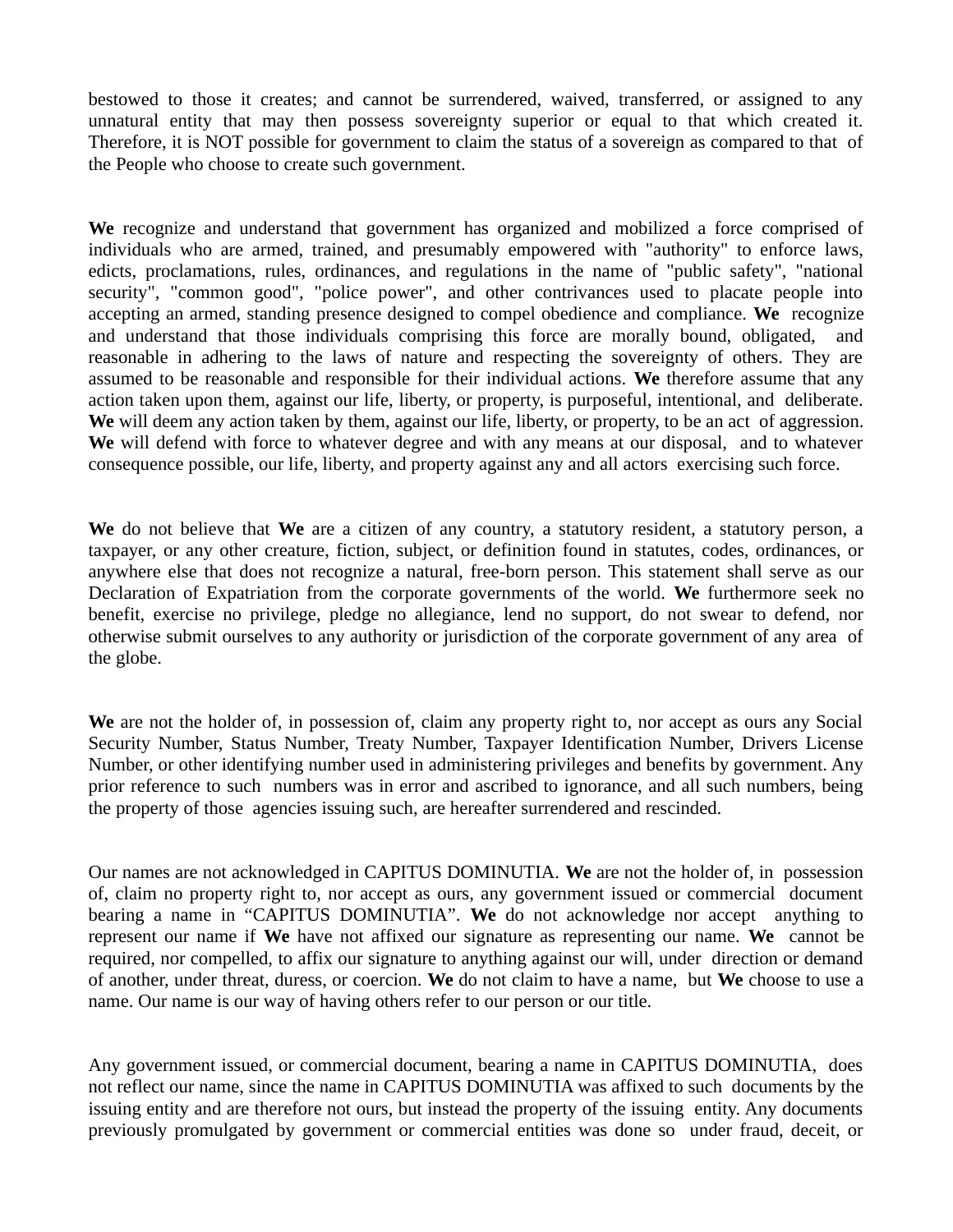coercion and are not binding upon us. **We** will honor whatever contractual agreements we have made pursuant to our voluntarily affixing our signature to such documents, provided a substantiation for any lawful claim can withstand objections based on fraud, duress, or coercion.

**We** claim as ours, and ours alone, ALL of the products of our industry; arising from our labor and effort in our natural capacity, and thereby do NOT accept or acknowledge ANY obligation or duty, either morally or lawfully, to remit ANY tax or fee for whatever property, compensation, wage, or value **We** receive in the marketplace, through private contracts or trades, for the efforts or products resulting in the application of our physical, spiritual or mental labor.

**We** are not bound by ANY holding of ANY court where **We** were not a willing party to a case giving rise to such holding. NO court, or body of men, can define our rights; define our understanding of what is reasonable; define our understanding of privacy; or otherwise make any determination, define standards, or bind us to any other opinion not of our own.

We do not aver to the theory of submitting to the "will of the majority", "the betterment of society", "the greater good", or other contrived platitudes used to invoke emotion and circumvent logic in manipulating the will of the majority to compel and control the will of the individual. It is our belief that society cannot exist, absent fully autonomous, independent, and sovereign individuals who may choose to become a member of society through choice rather than being conscripted through coercion or fraud.

**We** hereby renounce, reject, disavow, rescind, and refute any and all prior express or implied allegiance to all nations and their subdivisions (as well as any other derivations of a "State of....", any political body, organization, association, or organized society that **We** have not purposefully, explicitly, and intentionally joined. **We** reject any and all citizenship of any and all jurisdictions found within the political boundaries under the control of, or defined as, Republics, Nation States, Kingdoms, Commonwealth, City States, Principalities, Duchy and any political body, subdivision or entity thereof.

**We** reject any and all previous applications and issuances of any and all licenses or permits for actions exercised by us of a personal, non-commercial nature. **We** hereby refuse to partake or engage in any scheme, program, plan, or mandate requiring our coerced participation, in violation of our free will. Any claim, conscription, adhesion, or duty under any previous license or permit is null and void.

**We** believe, as evidenced by the actions of any and all government that exists within the boundaries known by any name as stated herein above, that such government is antithetical to the concepts of life, liberty, and property for sovereign individuals. **We** believe such government is without lawful authority to act on behalf of anyone or anything against our person. **We** believe that such government has been shown to be violent, oppressive, deceitful, thieving, brutal, imperialistic, murderous, harmful, negligent, and contrary to our life, liberty and property. **We** believe that all such governments are not of our doing; and **We** refuse to participate or assist, in any manner whatsoever, in lending our energy, permission, power, property, or consent to such a creation. **We** believe that such government, as well as those who act under its authority against our life, liberty, and property, to be our spiritual opponent. **We** believe a state of conflict now, and for some time, exists between ourselves and "government". **We**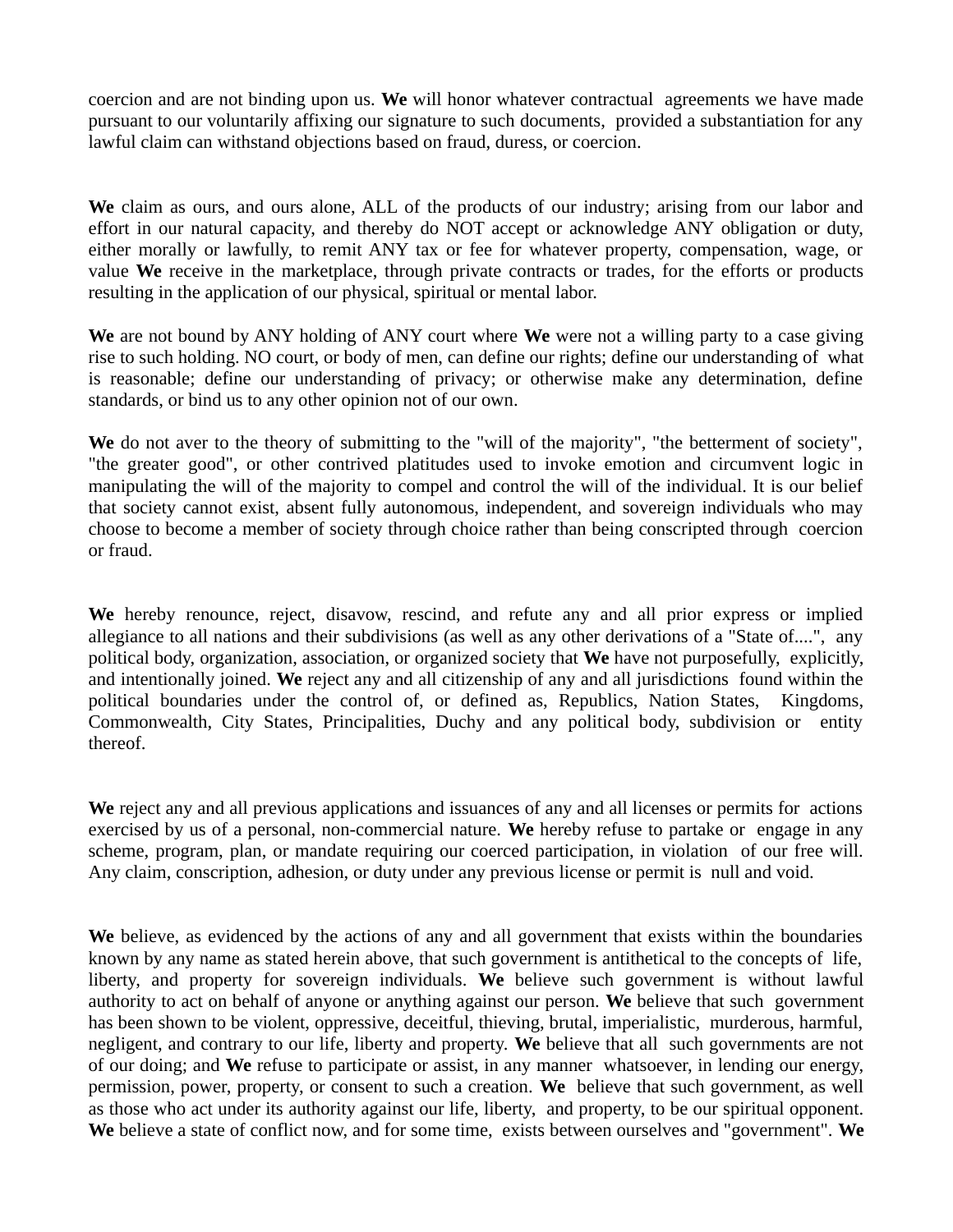caution and admonish such government, as well as actors operating under the presumed authority of such, to cease, desist, and forgo any and all involvement with us;

**Sovereign Free People**, absent an explicit arrangement, agreement, contract, duty, or relationship made with our fully informed consent. **We** make this attempt at peaceful overture, as a reasonable, conscientious, peaceful, rational, and sentient being. Any refusal to accept, or act under, this peaceful overture will be deemed an act of aggression, tyranny, and violence towards us. **We** will defend, with like force, to whatever end, and with whatever means, our life, liberty, property, should we choose.

**We** believe that we have made every reasonable attempt humanly possible to make known our thoughts, beliefs, and actions; assert our position and identify ourselves to all as a reasonable, rational, conscientious, responsible, peaceful, and understanding natural persons. **We** have petitioned the government. **We** have sought the counsel of those who are deemed to be "learned" and with authority. **We** have studied and educated ourselves in the ways of morality, philosophy, law, and society. **We** have availed ourselves to the established system in good faith, adhering to established rules, and sought justice. **We** have been met with only threats, lies, violence, deceit, silence and injury. **We** can do no more, absent a peaceful Declaration, before being forced to resort to a revolt.

Be it know that **We**, **Sovereign Free People,** desire peace, respect life, and are willing to defend AT ALL COSTS that which is ours. **We** are first a child of our inner Creator, second an earthly sentient being, third a man/woman, fourth a member of our chosen society, and last a member of a political body. **We** will avail ourselves to protect and defend all just, righteous, and moral individuals who seek our aid in preserving their like life, liberty, and property.

**We** abhor ignorance, intolerance, violence, tyranny, oppression, apathy, aggression, and evil in whatever form, or acted upon in whatever name or authority. Our time on this earth is temporary and subject to the terms set forth by our inner Creator. **We** have but one duty, and that is to live in accordance with the conscience **We** are blessed with. As a result of such exercise, mankind and society will incur no burden on our behalf, suffer no injury, and be none diminished. All of our actions are voluntarily, purposeful, and wholly our responsibility. **We** claim no responsibility for the feelings, thoughts, or acts of others who make themselves subject to whatever external influence may be perceived by our autonomous actions. **We** believe **We** have a duty, as a condition of the bountiful gifts which our inner Creator has bestowed upon us, to avail ourselves to others who find comfort, value, and knowledge in our gifts and who seek to share in that bounty which we enjoy.

**We** will give charitably, generously, and graciously, as dictated by our will and capacity alone, and in whatever manner **We** deem fit for our own benefit.

Therefore, to a candid world be known that **We**, **Sovereign Free People**, having exhausted all reasonable means at our disposal to claim and assert our natural rights to self-determination, autonomy, sovereignty, and freedom; and as a last resort, make the aforesaid statement as our Public Declaration of Sovereignty and Freedom, Expatriation, and Dissolution of all Previous National and Political Allegiance; and will with all the power possessed by us through our inner Creator, swear that **We** will act and live according to the dictates of our conscience, in a reasonable, responsible, peaceable, and rational manner; will not do intentional harm to any other or their property; and be